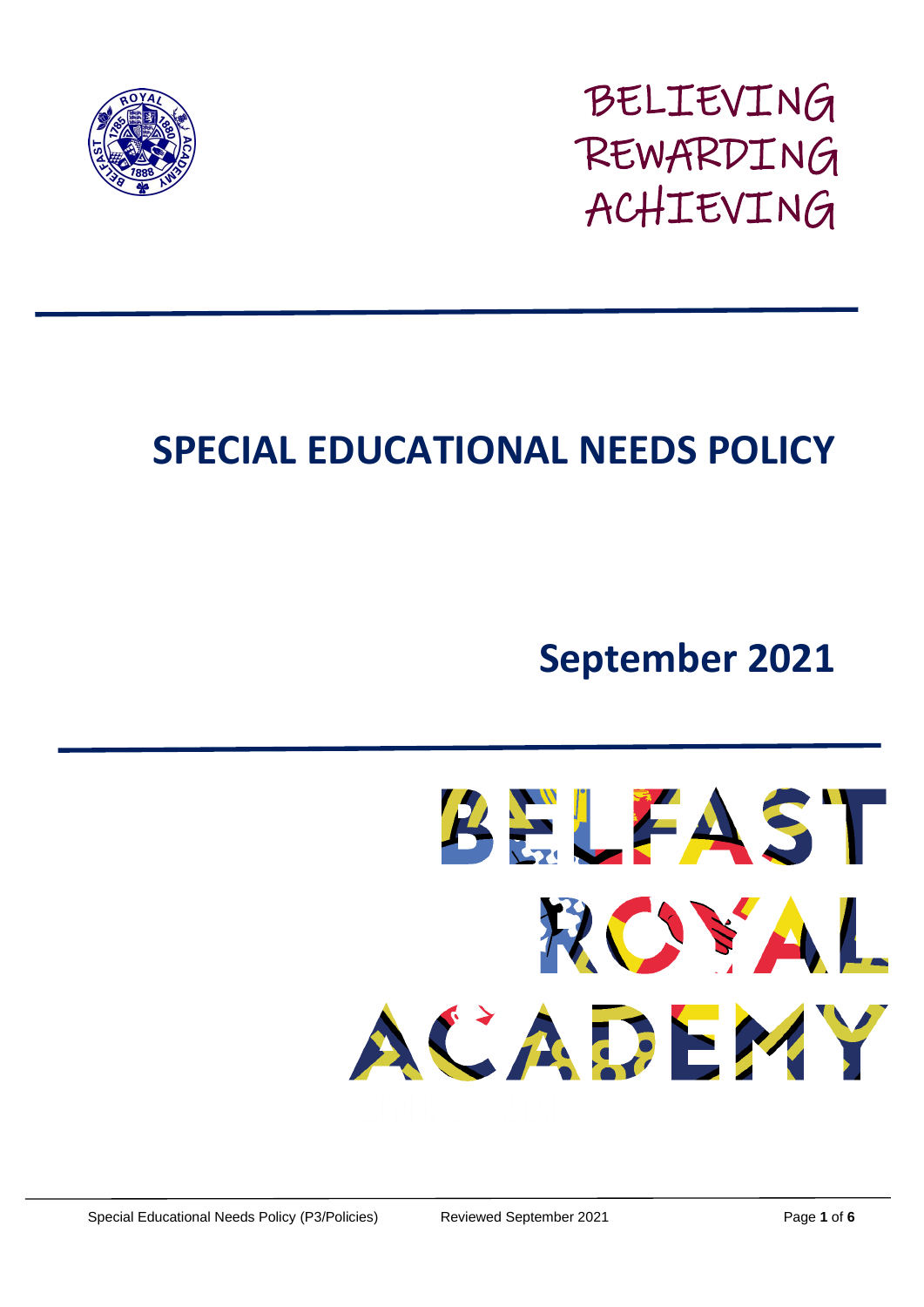| Title                   | <b>Special Educational Needs Policy</b>                                                                                                                                                                                                                                 |
|-------------------------|-------------------------------------------------------------------------------------------------------------------------------------------------------------------------------------------------------------------------------------------------------------------------|
| Summary                 | Guidance for all stakeholders regarding:<br>definitions of Special Educational Needs;<br>measures the School has in place to<br>meet the educational needs of pupils<br>with Special Educational Needs;<br>roles and responsibilities of governors<br>and School staff. |
| <b>Purpose</b>          | To ensure an effective response to<br>meeting the needs of pupils with Special<br><b>Educational Needs.</b>                                                                                                                                                             |
| <b>Operational Date</b> | August 2021                                                                                                                                                                                                                                                             |
| <b>Next Review Date</b> | August 2022                                                                                                                                                                                                                                                             |
| Author                  | Vice Principal and SENCo (LSC)                                                                                                                                                                                                                                          |

| To be posted on School website | Yes            |
|--------------------------------|----------------|
| Date and version posted        | September 2021 |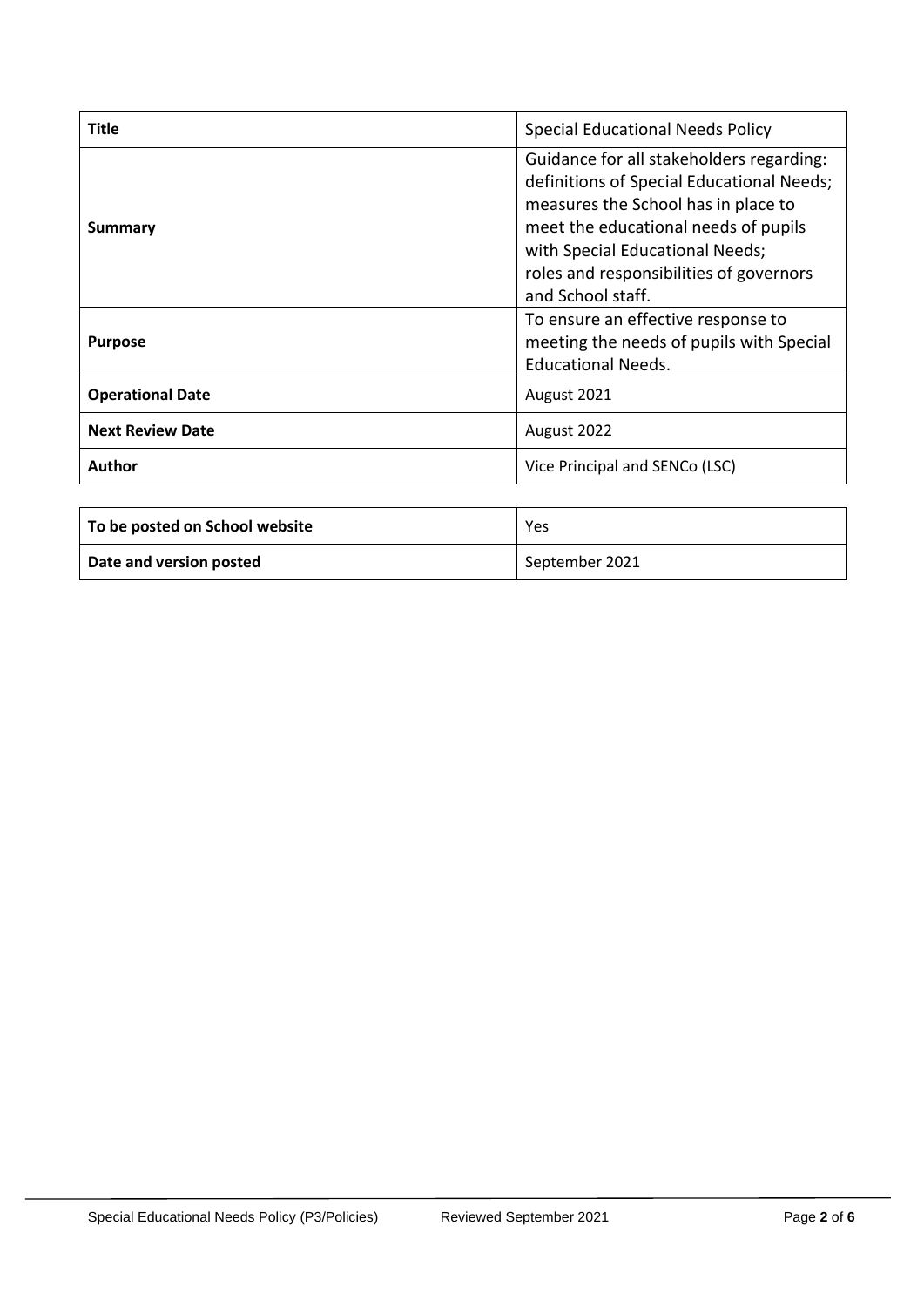Special Educational Needs are circumstances which reduce a pupil's access to learning whether through physical, emotional, learning or behavioural difficulties. The purpose of this policy is to ensure an effective response by the School in providing support and in promoting inclusion for pupils with Special Educational Needs. It should be viewed in the context of the School's wider Pastoral Care Policy.

The School recognises that the needs of all pupils who have Special Educational Needs should be addressed, if at all possible, within the resources of the School. Their right to have access to a broad and balanced curriculum, including maximum possible access to the Northern Ireland Curriculum, are acknowledged.

## **Aims**

- 1. To identify pupils with Special Educational Needs as early and accurately as possible using a variety of means and in consultation with appropriate personnel.
- 2. To follow the procedures and stages laid down by the Code of Practice (see below) on the Identification and Assessment of Special Educational Needs (1998) as required by the Department of Education for Northern Ireland.
- 3. To ensure access for pupils with Special Educational Needs to high quality education within a broad, balanced, relevant and differentiated curriculum.
- 4. To offer curricular, pastoral and extra-curricular opportunities that allow pupils to develop their knowledge, understanding and skills so ensuring progress, promoting success and selfconfidence.
- 5. To provide a broad education which will promote intellectual, emotional, social and physical progress in order that pupils can develop as valuable members of society both now and in the future.
- 6. To encourage parental involvement in the S.E.N. provision for their child.
- 7. To consider the wishes of the child when planning and implementing their S.E.N. provision. When considering the wishes of the child, his/her age and understanding should be taken into account.
- 8. To strive for close co-operation between all services and agencies concerned in order to achieve an effective multi-disciplinary approach to meeting Special Educational Needs.
- 9. To educate pupils with Special Educational Needs, wherever possible, alongside their peers.
- 10. To maintain a system of assessment, planning, recording, action and review to cater for the needs of pupils with Special Educational Needs. This may require the drawing up of Individual Education Plans (I.E.P.s)/ Personalised Learning Plans (P.L.P.s).
- 11. To create a caring and supportive environment in which pupils can contribute to the planned provision in relation to their individual learning needs.
- 12. To encourage all pupils with Special Educational Needs to maintain interest in their education, to have a positive self-image and to develop his/her full potential.
- 13. To encourage a range of teaching strategies that accommodates different learning styles and promotes effective learning.
- 14. To provide regular training opportunities for all staff to develop their expertise in supporting pupils with Special Educational Needs.
- 15. To provide for the needs of all pupils who have Special Educational Needs through the most efficient use of available resources, including Classroom Assistants.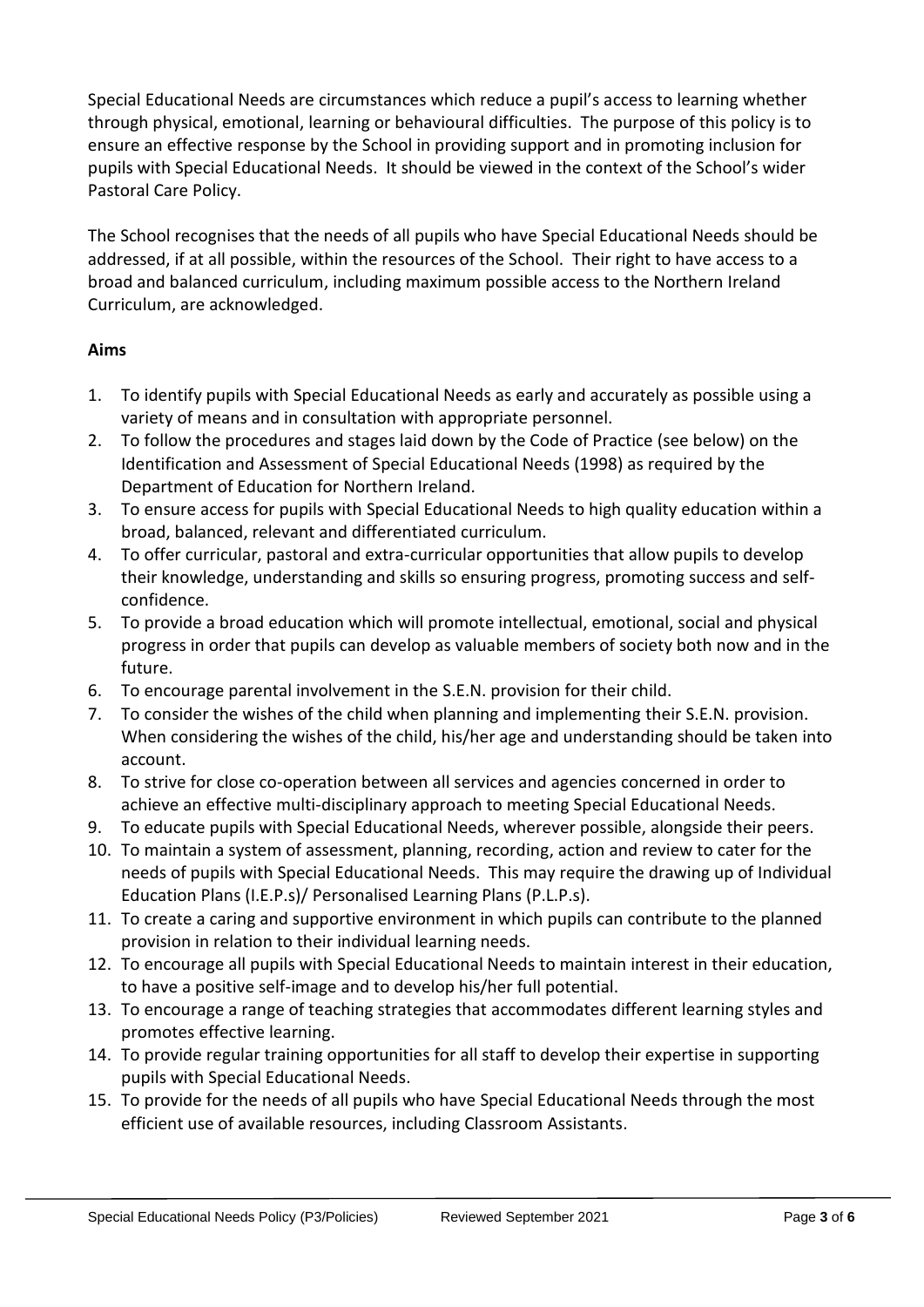- 16. To promote collaboration amongst teachers and Classroom Assistants in meeting the needs of pupils with Special Educational Needs. This may include contributing to the targets set within I.E.P.s. (P.L.P.s).
- 17. To implement Guidance on the Use of Restraint and Seclusion in Educational Settings (Circular Number: 2021/13).
- 18. To liaise closely with the school's Careers Department and outside agencies to ensure pupils with Special Educational Needs make a smooth transition to further/higher education or employment.

### **Code of Practice**

The Code sets out a 3 stage approach:

- Stage 1: Teachers identify and register a child's Special Educational Needs and, consulting the school's Special Educational Needs Co-ordinator (SENCo/LSC), take initial action. School delivered provision. This may include reasonable adjustments and additional strategies to meet and address the child's S.E.N. An I.E.P (P.L.P.) is required.
- Stage 2: The SENCo (LSC) takes lead responsibility for collecting and recording information and for co-ordinating the child's special educational provision in conjunction with the child's teachers. Teachers and the SENCo (LSC) are supported by specialists from external agencies e.g. EA or a HSC Trust. This may include additional strategies and approaches plus resources, advice, guidance, support and training provided through the EA SEN support services to address the child's S.E.N. An I.E.P. (P.L.P.) must be produced.
- Stage 3: Education Authority NI considers the need for a statement of Special Educational Needs; if appropriate, it makes a statement and arranges, monitors and reviews provision. This may include reasonable adjustments, school delivered special educational provision plus EA provision as set out in the Statement. An I.E.P. (P.L.P.) must be produced.

#### **Admissions**

The admission arrangements with respect to the majority of pupils with Special Educational Needs must be consistent with the school's general arrangements for all other pupils.

Children with Statements of Special Educational Needs are placed in schools at the request of Education Authority NI.

When seeking to place a pupil with a Statement, Education Authority NI will take into account the wishes of the child's parents and the provision of efficient education for other children in the class or school and the efficient use of resources to determine the suitability of the placement.

This arrangement is in line with SENDO legislation.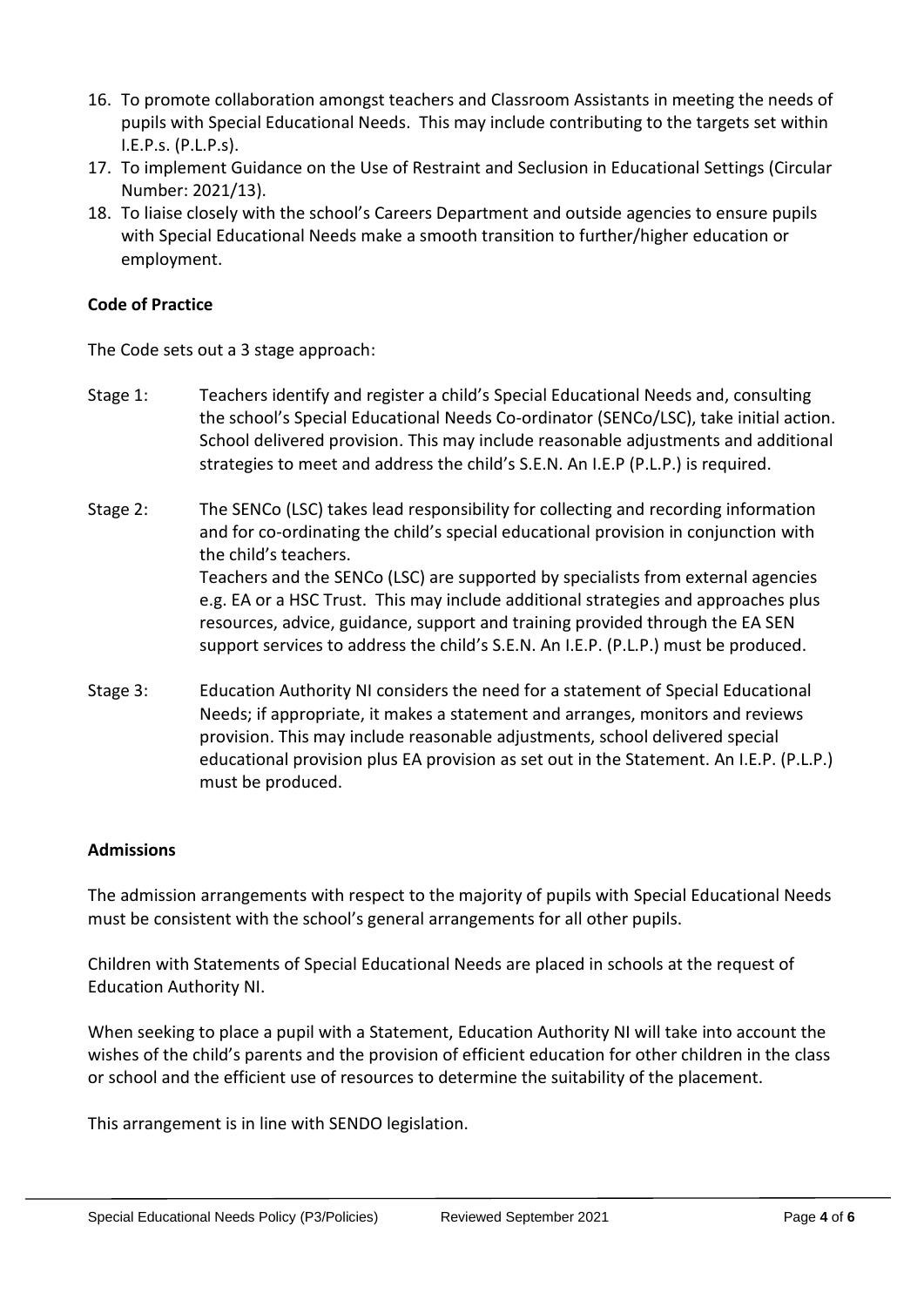#### **Identification and Assessment of SEN**

Identification of need will take place through a variety of means:

- $\triangleright$  information from parents and/or primary school;
- $\triangleright$  concerns expressed by class teachers or Heads of Year;
- $\triangleright$  the use of standardised assessments as deemed necessary;
- $\triangleright$  assessment by specialist personnel where required.

#### **Provision**

Provision for pupils with Special Educational Needs will most often be within the normal classroom situation. Class teachers will be made aware of relevant needs, and advice will be given about appropriate strategies.

In the case of specific learning difficulties, pupils may receive some specialist teaching in small withdrawal groups, particularly in the junior years.

#### **Facilities**

The school had an accessibility plan carried out by a firm of architects some years ago. Subsequent to this, the school put in place an implementation plan.

Lifts have been installed in the Crombie, Bruce, Jackson, Darbyshire and Jackson Buildings and an external ramped access has been constructed to cover the Louis Lord and Pollin Buildings. All buildings in the school site are now accessible to people with disabilities.

Accessible toilets are available in the Crombie, Jackson and the Technology Buildings. Changing facilities in both the Sports Hall and Swimming Pool have been converted to cater for wheelchair access, and a specially adapted chair allows access to the swimming pool for pupils with mobility difficulties.

As part of a major capital project, a Learning Support Suite has been created, specifically for pupils with special educational needs. This incorporates a Resource Room, with study carrels, offices for interviews and one to one sessions with pupils, as well as a Classroom area and locker provision for pupils and Classroom Assistants. This has significantly improved facilities for pupils with Special Educational needs within the school.

#### **Arrangements for Co-ordinating SEN Provision**

Special Educational Needs provision is the overall responsibility of the Board of Governors and the Principal of the school. However, in order to facilitate the day-to-day running of the provision, the Board of Governors have delegated responsibility for pupils with Special Educational Needs to the SENCo (LSC), in consultation with the Vice Principal.